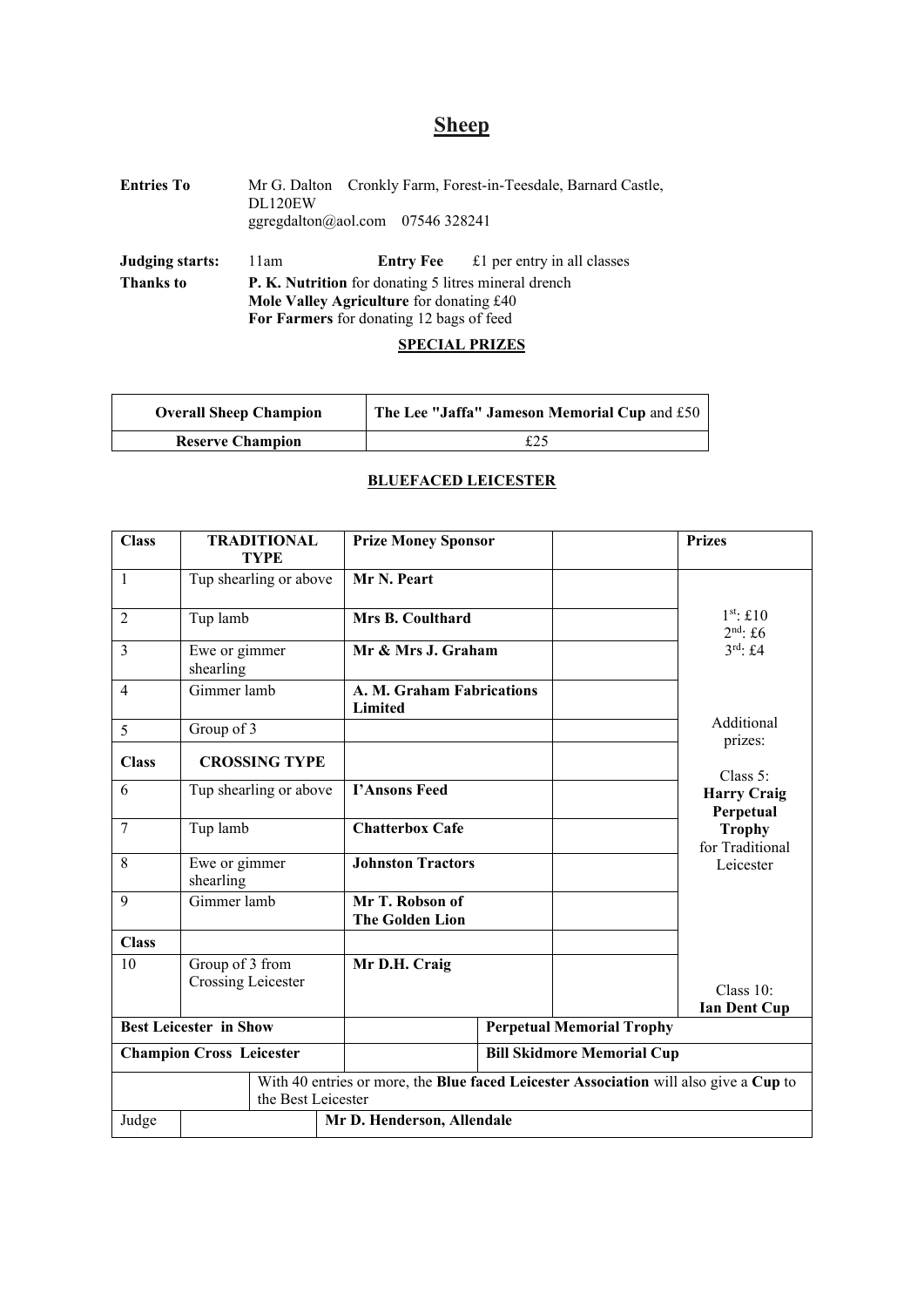## **NORTH OF ENGLAND MULE SHEEP**

| <b>Class</b>                                                                           |                                                     | <b>Prize Money Sponsor</b> | <b>Prizes</b>                                |
|----------------------------------------------------------------------------------------|-----------------------------------------------------|----------------------------|----------------------------------------------|
| 11                                                                                     | Pen of 5 gimmer                                     | M. Maddison                | $1^{st}$ : £10, $2^{nd}$ : £6, $3^{rd}$ : £4 |
|                                                                                        | lambs                                               |                            | Additional prizes                            |
| 12                                                                                     | Pair of gimmer lambs                                | Mr T. Collingwood          |                                              |
|                                                                                        |                                                     |                            | Class $11$ :                                 |
| 13                                                                                     | Best single gimmer                                  | Mr I. Potts                | J. A. Dent Perpetual                         |
|                                                                                        | lamb                                                |                            | Memorial Trophy                              |
|                                                                                        | Champion Mule Sheep<br><b>North of England Mule</b> |                            | The T. Franklin Cup, $£5$                    |
|                                                                                        |                                                     | <b>Sheep Association,</b>  | and a rosette                                |
|                                                                                        |                                                     | Weardale Branch.           |                                              |
| The member of the Weardale NEMSA branch with the most points exhibiting over the three |                                                     |                            |                                              |
| Weardale shows receives The Weardale Hat-Trick Trophy.                                 |                                                     |                            |                                              |
| Mr T. Carrick, Garrigill<br>Judge                                                      |                                                     |                            |                                              |

# **TEXEL**

| <b>Class</b>   |                                               | <b>Prize Money Sponsor</b>                                       | <b>Prizes</b>                                  |
|----------------|-----------------------------------------------|------------------------------------------------------------------|------------------------------------------------|
| 14             | Tup shearling or<br>above                     | Libby Bell, Barnard Castle and St.<br><b>John's Chapel Mart</b>  | $1st$ : £10<br>$2nd$ : £6                      |
| 15             | Tup lamb                                      | <b>Mr McVitie</b>                                                | $3^{\text{rd}}$ : £4                           |
| 16             | Ewe                                           | Libby Bell, Barnard Castle and St.<br><b>John's Chapel Mart</b>  | Additional prizes:                             |
| 17             | Gimmer shearling                              | <b>Bondisle Garage</b>                                           | Class $19$ :                                   |
| 18             | Gimmer lamb                                   | For Farmers, representative:<br>Mr J. Telfer                     | The J. R. Peart Cup<br>(to be held for 1 year) |
| 19             | Group of three bred<br>by the exhibitor       | Miss G. Campbell                                                 |                                                |
| 20             | Best sheep shown<br>NOT having won a<br>prize |                                                                  |                                                |
| Champion Texel |                                               | The Captain A. E. Knight Memorial Cup<br>(to be held for 1 year) |                                                |
| Judge          |                                               | Mr B. Sartin, Battle Hill                                        |                                                |

## **SWALEDALE SHEEP (OPEN)**

| Class |                      | <b>Prize Money</b><br><b>Sponsor</b> | <b>Prizes</b>                      |
|-------|----------------------|--------------------------------------|------------------------------------|
| 21    | Tup 2 years and over | Mr I. Collinson                      | $1st$ : £10                        |
| 22    | Tup shearling        |                                      | $2nd$ : £6<br>$3^{\text{rd}}$ : £4 |
| 23    | Tup lamb             | Mr G. Dalton<br>(Quicktag)           |                                    |